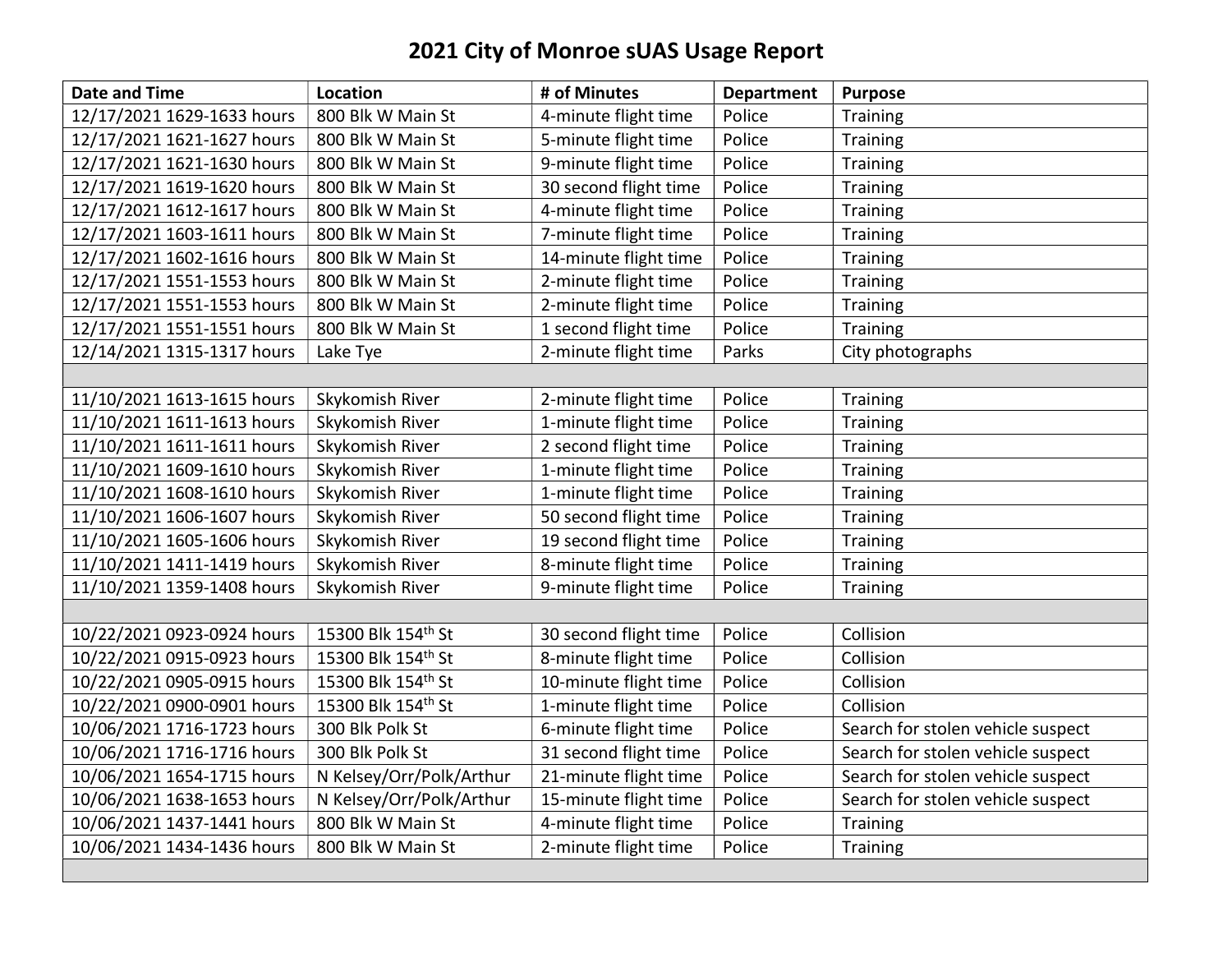| 9/11/2021 2059-2116 hours | 800 Blk W Main St              | 16-minute flight time | Police | Thermal training                 |  |
|---------------------------|--------------------------------|-----------------------|--------|----------------------------------|--|
| 9/6/2021 1417-1420 hours  | 800 Blk W Main St              | 3-minute flight time  | Police | <b>Training</b>                  |  |
| 9/6/2021 1410-1410 hours  | 800 Blk W Main St              | 16 second flight time | Police | <b>Training</b>                  |  |
| 9/6/2021 1357-1410 hours  | 800 Blk W Main St              | 13-minute flight time | Police | <b>Training</b>                  |  |
| 9/6/2021 1348-1356 hours  | 800 Blk W Main St              | 7-minute flight time  | Police | Training                         |  |
| 9/2/2021 1117-1126 hours  | 18200 Blk SR 2                 | 8-minute flight time  | Police | Collision                        |  |
| 9/2/2021 1116-1117 hours  | 18200 Blk SR 2                 | 1-minute flight time  | Police | Collision                        |  |
| 9/2/2021 0912-0914 hours  | 18200 Blk SR 2                 | 1-minute flight time  | Police | Collision                        |  |
|                           |                                |                       |        |                                  |  |
| 8/18/2021 1517-1529 hours | <b>Fryelands Business Park</b> | 12-minute flight time | Police | <b>Training</b>                  |  |
| 8/18/2021 1424-1436 hours | 14300 Blk Fryelands Blvd       | 11-minute flight time | Police | Training                         |  |
| 8/18/2021 1413-1423 hours | 14300 Blk Fryelands Blvd       | 10-minute flight time | Police | Training                         |  |
| 8/18/2021 1354-1404 hours | 14300 Blk Fryelands Blvd       | 10-minute flight time | Police | Training                         |  |
| 8/18/2021 1330-1351 hours | 14300 Blk Fryelands Blvd       | 20-minute flight time | Police | <b>Training</b>                  |  |
| 8/18/2021 1326-1330 hours | 14300 Blk Fryelands Blvd       | 3-minute flight time  | Police | <b>Training</b>                  |  |
| 8/18/2021 1304-1321 hours | 14300 Blk Fryelands Blvd       | 17-minute flight time | Police | <b>Training</b>                  |  |
| 8/18/2021 1224-1237 hours | 14300 Blk Fryelands Blvd       | 13-minute flight time | Police | <b>Training</b>                  |  |
| 8/18/2021 1221-1221 hours | 14300 Blk Fryelands Blvd       | 7 second flight time  | Police | <b>Training</b>                  |  |
| 8/12/2021 1328-1344 hours | 800 Blk W Main St              | 16-minute flight time | Police | City photographs                 |  |
| 8/5/2021 1813-1813 hours  | Lake Tye Ball Fields           | 37 second flight time | Parks  | City photographs                 |  |
| 8/5/2021 1744-1744 hours  | Lake Tye Ball Fields           | 3 second flight time  | Parks  | City photographs                 |  |
| 8/5/2021 1451-1453 hours  | Lake Tye Ball Fields           | 2-minute flight time  | Parks  | City photographs                 |  |
| 8/5/2021 1449-1450 hours  | Lake Tye Ball Fields           | 56 second flight time | Parks  | City photographs                 |  |
| 8/1/2021 1011-1028 hours  | Lewis St Boat Launch           | 17-minute flight time | Police | <b>Assist to Fire Department</b> |  |
| 8/1/2021 1008-1008 hours  | 800 Blk W Main St              | 16 second flight time | Police | <b>Training</b>                  |  |
|                           |                                |                       |        |                                  |  |
| 7/14/2021 1406-1412 hours | 800 Blk W Main St              | 6-minute flight time  | Police | <b>Training</b>                  |  |
| 7/14/2021 1355-1358 hours | 800 Blk W Main St              | 2-minute flight time  | Police | <b>Training</b>                  |  |
| 7/14/2021 1351-1355 hours | 800 Blk W Main St              | 4-minute flight time  | Police | Training                         |  |
| 7/14/2021 1350-1351 hours | 800 Blk W Main St              | 41 second flight time | Police | Training                         |  |
| 7/14/2021 1347-1350 hours | 800 Blk W Main St              | 3-minute flight time  | Police | <b>Training</b>                  |  |
| 7/14/2021 1346-1347 hours | 800 Blk W Main St              | 1-minute flight time  | Police | Training                         |  |
| 7/14/2021 1345-1345 hours | 800 Blk W Main St              | 27 second flight time | Police | <b>Training</b>                  |  |
| 7/14/2021 1331-1334 hours | 800 Blk W Main St              | 3-minute flight time  | Police | <b>Training</b>                  |  |
| 7/14/2021 1322-1331 hours | 800 Blk W Main St              | 8-minute flight time  | Police | <b>Training</b>                  |  |
| 7/14/2021 1321-1322 hours | 800 Blk W Main St              | 43 second flight time | Police | <b>Training</b>                  |  |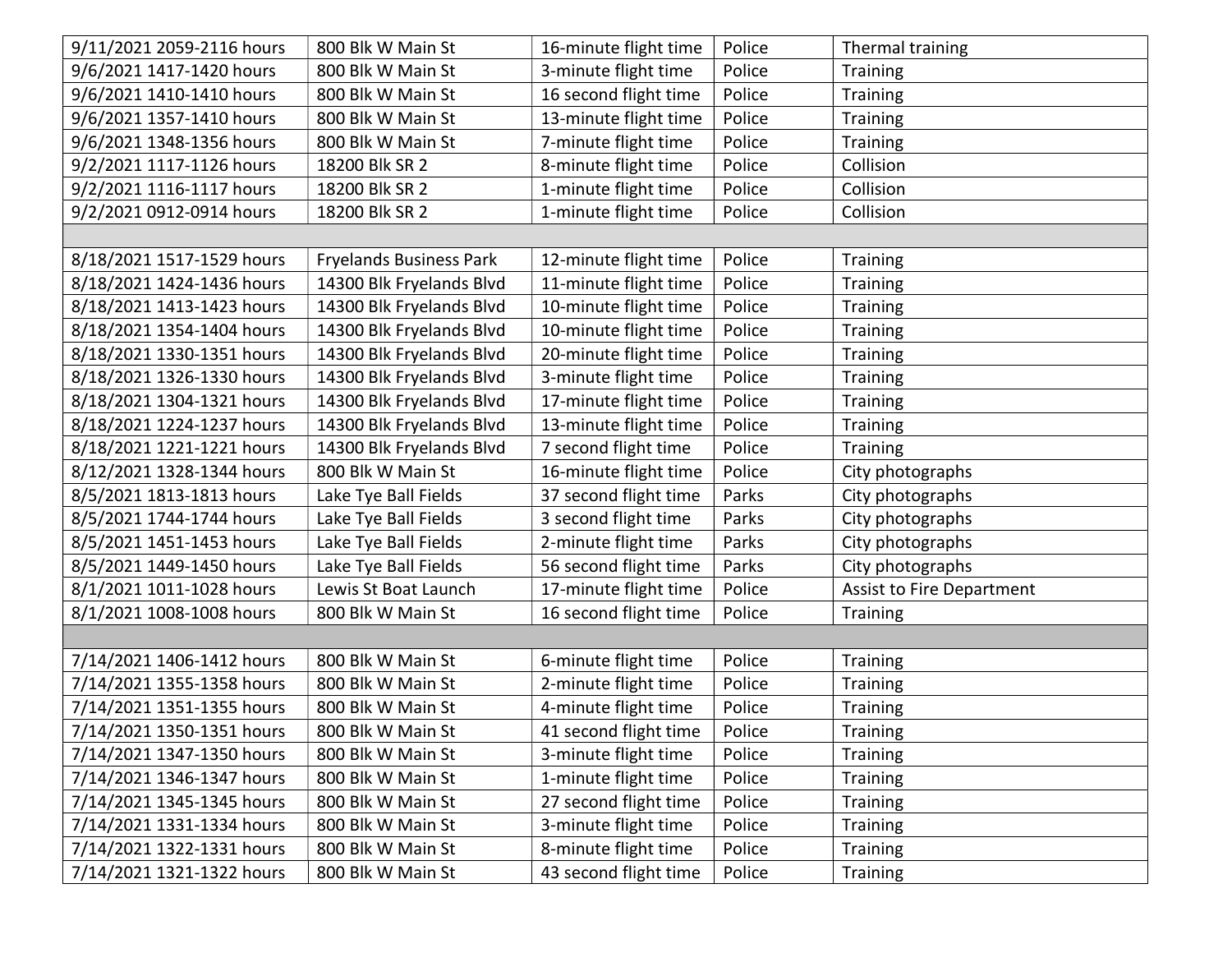| 7/14/2021 1321-1321 hours | 800 Blk W Main St                 | 52 second flight time | Police | <b>Training</b>                        |
|---------------------------|-----------------------------------|-----------------------|--------|----------------------------------------|
| 7/14/2021 1321-1321 hours | 800 Blk W Main St                 | 3 second flight time  | Police | <b>Training</b>                        |
| 7/9/2021 1453-1459 hours  | Lake Tye Ball Fields              | 6-minute flight time  | Parks  | City photographs                       |
| 7/9/2021 1423-1430 hours  | Lake Tye Ball Fields              | 6-minute flight time  | Parks  | City photographs                       |
| 7/8/2021 1044-1049 hours  | 800 Blk W Main St                 | 5-minute flight time  | Police | Demonstration for school tour          |
|                           |                                   |                       |        |                                        |
| 6/30/2021 1824-1828 hours | <b>Galaxy Theater Parking Lot</b> | 4-minute flight time  | Police | Demonstration at Farmer's Market       |
| 6/30/2021 1806-1820 hours | <b>Galaxy Theater Parking Lot</b> | 14-minute flight time | Police | Demonstration at Farmer's Market       |
| 6/30/2021 1721-1725 hours | <b>Galaxy Theater Parking Lot</b> | 3-minute flight time  | Police | Demonstration at Farmer's Market       |
| 6/30/2021 1716-1719 hours | <b>Galaxy Theater Parking Lot</b> | 3-minute flight time  | Police | Demonstration at Farmer's Market       |
| 6/30/2021 1622-1629 hours | <b>Galaxy Theater Parking Lot</b> | 7-minute flight time  | Police | Demonstration at Farmer's Market       |
| 6/30/2021 1619-1621 hours | <b>Galaxy Theater Parking Lot</b> | 1 minute flight time  | Police | Demonstration at Farmer's Market       |
| 6/30/2021 1619-1619 hours | <b>Galaxy Theater Parking Lot</b> | 4 second flight time  | Police | Demonstration at Farmer's Market       |
| 6/30/2021 1531-1532 hours | <b>Galaxy Theater Parking Lot</b> | 45 second flight time | Police | Demonstration at Farmer's Market       |
| 6/30/2021 1531-1531 hours | <b>Galaxy Theater Parking Lot</b> | 3 second flight time  | Police | Demonstration at Farmer's Market       |
| 6/30/2021 1517-1531 hours | <b>Galaxy Theater Parking Lot</b> | 14-minute flight time | Police | Demonstration at Farmer's Market       |
| 6/23/2021 1456-1501 hours | Skykomish                         | 5-minute flight time  | Parks  | City photographs                       |
| 6/23/2021 1427-1435 hours | Lake Tye Ball Fields              | 7-minute flight time  | Parks  | City photographs                       |
| 6/16/2021 1607-1618 hours | Lake Tye Ball Fields              | 10-minute flight time | Parks  | City photographs                       |
| 6/16/2021 1606-1607 hours | Lake Tye Ball Fields              | 8 second flight time  | Parks  | City photographs                       |
| 6/2/2021 0741-0750 hours  | Lake Tye Ball Fields              | 9-minute flight time  | Parks  | City photographs                       |
|                           |                                   |                       |        |                                        |
| 5/15/2021 0806-0814 hours | 1400 Blk 179th Ave                | 8-minute flight time  | Police | Assist SCSO re: possible explosives in |
|                           |                                   |                       |        | vehicle                                |
| 5/15/2021 0803-0806 hours | 1400 Blk 179 <sup>th</sup> Ave    | 2-minute flight time  | Police | Assist SCSO re: possible explosives in |
|                           |                                   |                       |        | vehicle                                |
| 5/9/2021 0936-0939 hours  | 800 Blk W Main St                 | 2-minute flight time  | Police | <b>Training</b>                        |
|                           |                                   |                       |        |                                        |
| 4/13/2021 1639-1646 hours | 800 Blk W Main St                 | 7-minute flight time  | Police | <b>Training</b>                        |
| 4/19/2021 1046-1049 hours | 800 Blk W Main St                 | 3-minute flight time  | Police | <b>Training</b>                        |
| 4/19/2021 1049-1052 hours | 800 Blk W Main St                 | 3-minute flight time  | Police | <b>Training</b>                        |
| 4/19/2021 1049-1103 hours | 800 Blk W Main St                 | 13-minute flight time | Police | <b>Training</b>                        |
| 4/19/2021 1053-1105 hours | 800 Blk W Main St                 | 12-minute flight time | Police | <b>Training</b>                        |
| 4/19/2021 1103-1108 hours | 800 Blk W Main St                 | 5-minute flight time  | Police | <b>Training</b>                        |
| 4/19/2021 1105-1105 hours | 800 Blk W Main St                 | 6 second flight time  | Police | <b>Training</b>                        |
| 4/19/2021 1106-1107 hours | 800 Blk W Main St                 | 12 second flight time | Police | <b>Training</b>                        |